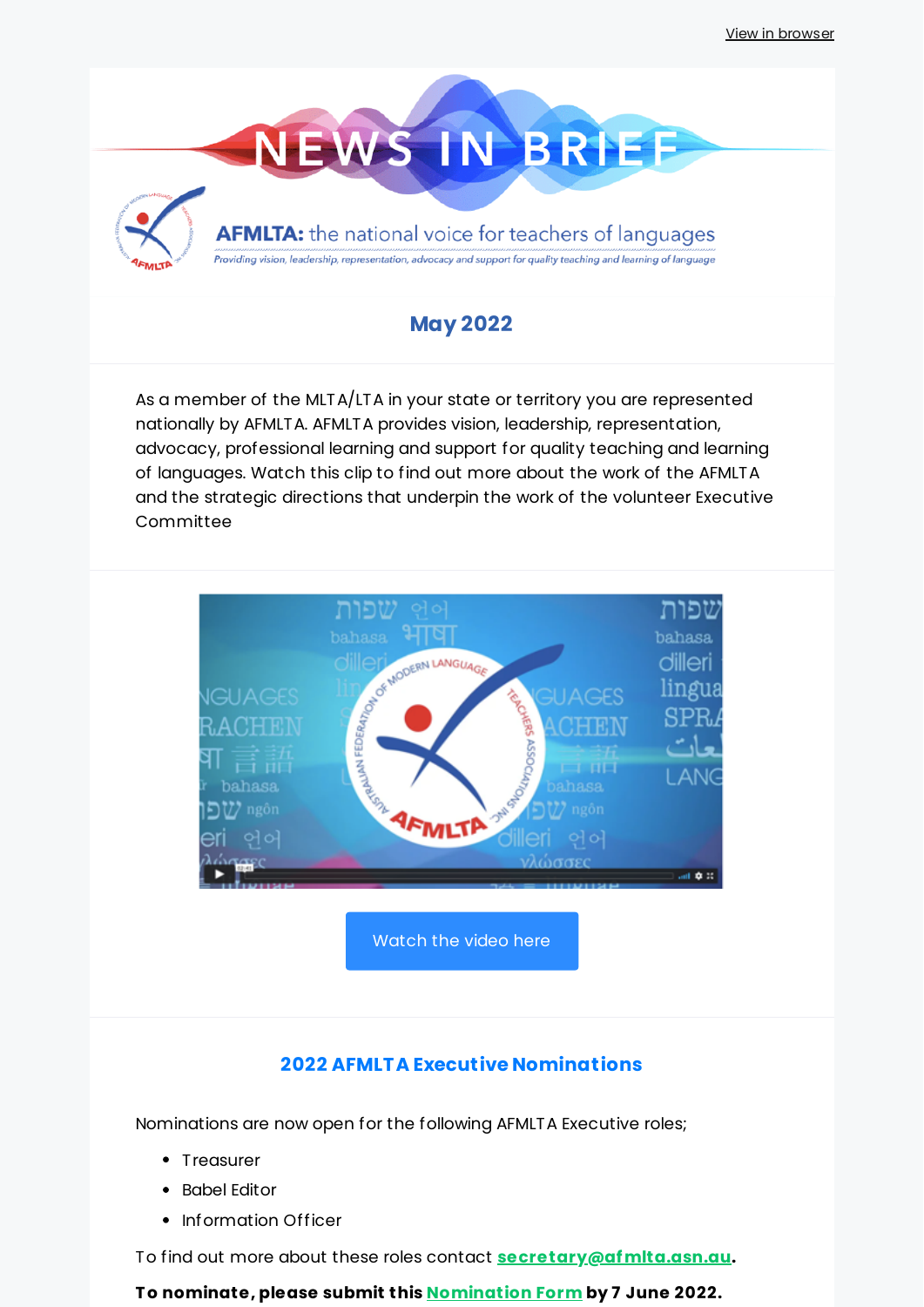#### **AFMLTA Awards**

AFMLTA is committed to recognising and encouraging outstanding contributions to the field of Languages education and so encourages state and territory Language Teachers' Associations to nominate members for the following awards:

- AFMLTA Medal for outstanding service to language teaching
- AFMLTA Certificate of Merit.

Please read the **[criteria](https://afmlta.asn.au/wp-content/uploads/2022/05/Information-on-AFMLTA-Awards-2022.pdf)** for each of the awards carefully before making a submission. We also recommend a review of the previous award recipients listed on our **[website](https://afmlta.asn.au/awards/)**.

**Email Awards [Nomination](https://afmlta.asn.au/wp-content/uploads/2022/03/AFMLTA-Awards-nomination-form.docx) Form to [secretary@afmlta.asn.au](mailto:secretary@afmlta.asn.au) by 20 May 2022**

Access Awards [information](https://afmlta.asn.au/awards/) here

# **Congratulations MLTAV!**



AFMLTA congratulates The Modern Language Teachers Association of Victoria (MLTAV) as they celebrate 75 years since the inauguration of their association in 1947 .

### **Representation**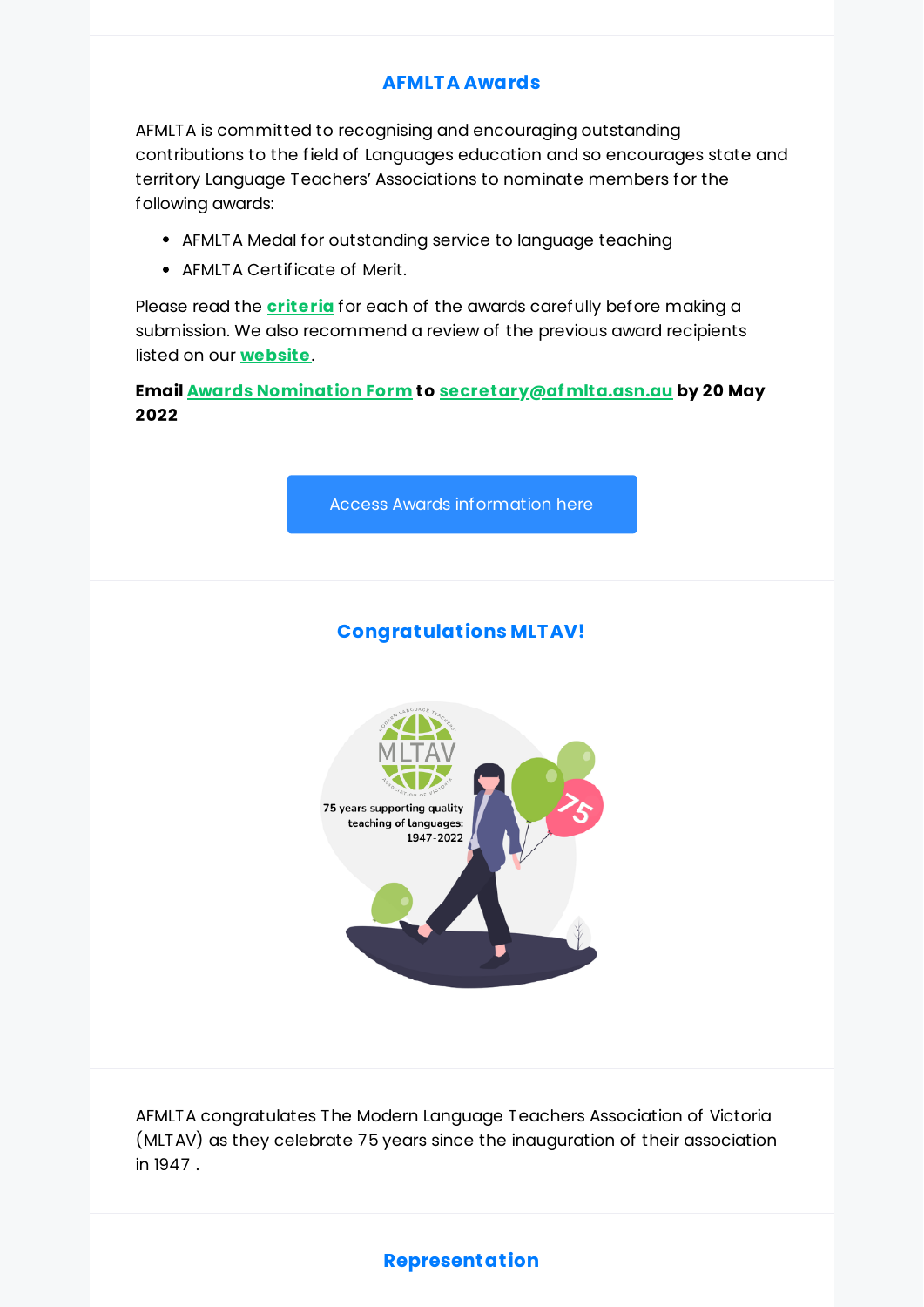AFMLTA is the peak national body for languages educators in Australia and engages in collaborative partnerships. Elected officers continue to maintain a high profile for the Association and will be supporting and presenting at each of the international and state events listed below.



Modern Language Teachers Association of Western Australia (MLTAWA)

29 - 30 July

Find out [more](https://mltawa.asn.au/2022/04/2022-mltawa-biennial-state-conference/)

Modern Language Teachers Association of Tasmania (MLTAT)

6 August

Find out [more](https://mltat.asn.au/index.php/events/upcoming-conferences)